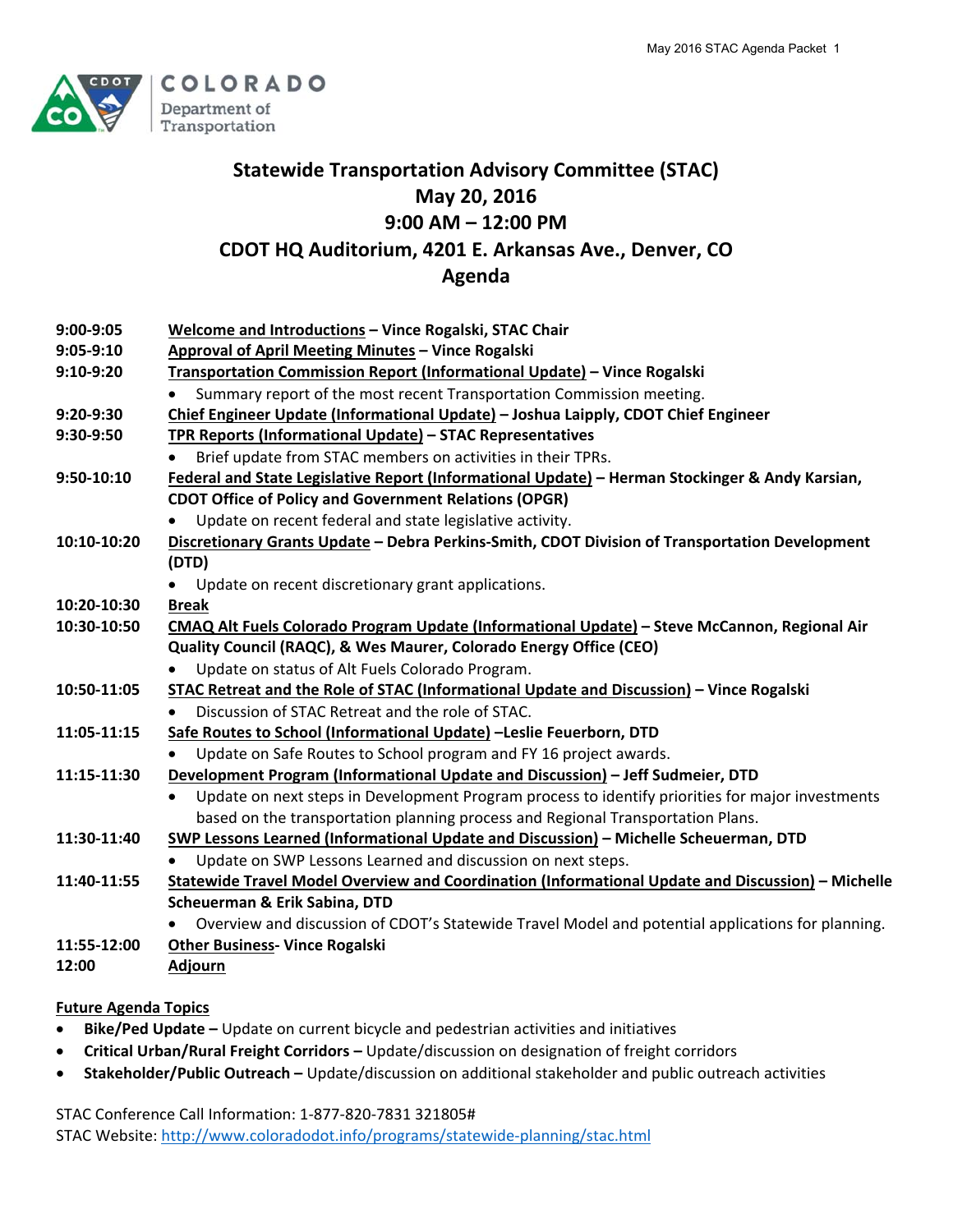## *Draft* **STAC Meeting Minutes April 29, 2016**

**Location:** CDOT Headquarters Auditorium **Date/Time:** April 29<sup>th</sup>, 9:00 a.m. - 12:00 p.m. **Chairman:** Vince Rogalski, STAC Chair **Attendance:**

In Person: Vince Rogalski (GV), Chuck Grobe (NW), Elise Jones (DRCOG), Terry Blackmore (NFR MPO), Norm Steen (PPACG), Andy Pico (PPACG), Craig Casper (PPACG), Sean Conway (NFRMPO), Jim Baldwin (SE), Todd Hollenbeck (GVMPO), Peter Baier (GVMPO), Gary Beedy (EA), Walt Boulden (SC), Scott Hobson (PACOG).

On the Phone: Kevin Hall (SW), Stephanie Gonzales (SE).

| Agenda Items/<br><b>Presenters/Affiliations</b>                                     | <b>Presentation Highlights</b>                                                                                                                                                                                                                                                                               | <b>Actions</b>    |  |  |
|-------------------------------------------------------------------------------------|--------------------------------------------------------------------------------------------------------------------------------------------------------------------------------------------------------------------------------------------------------------------------------------------------------------|-------------------|--|--|
| Introductions & March<br>Minutes / Vince Rogalski<br>(STAC Chair)                   | Review of March STAC Minutes.<br>$\bullet$<br><b>STAC Comments</b><br>Norm Steen: On page 7 of the March STAC Minutes it indicates that HB<br>$\bullet$<br>1304 requires a yearly transportation conversation with the public. However,<br>it only requires a one-time conversation.                         | Minutes approved. |  |  |
| STIP Update / Jamie<br>Collins (CDOT Office of<br>Financial Management &<br>Budget) | Roughly 35 members of the public came to speak on the draft STIP at the<br>$\bullet$<br>last TC meeting. Most were commenting on the Central 70 project.<br>We will consolidate all comments and our responses in our final STIP<br>$\bullet$<br>document and submit it to the TC for their approval in May. | No action taken.  |  |  |
| Transportation<br>Commission Report /<br>Vince Rogalski (STAC<br>Chair)             | <b>Presentation</b><br><b>High Performance Transportation Enterprise</b><br>HPTE is discussing a number of different projects from the past, present,<br>$\bullet$<br>and future.                                                                                                                            | No action taken.  |  |  |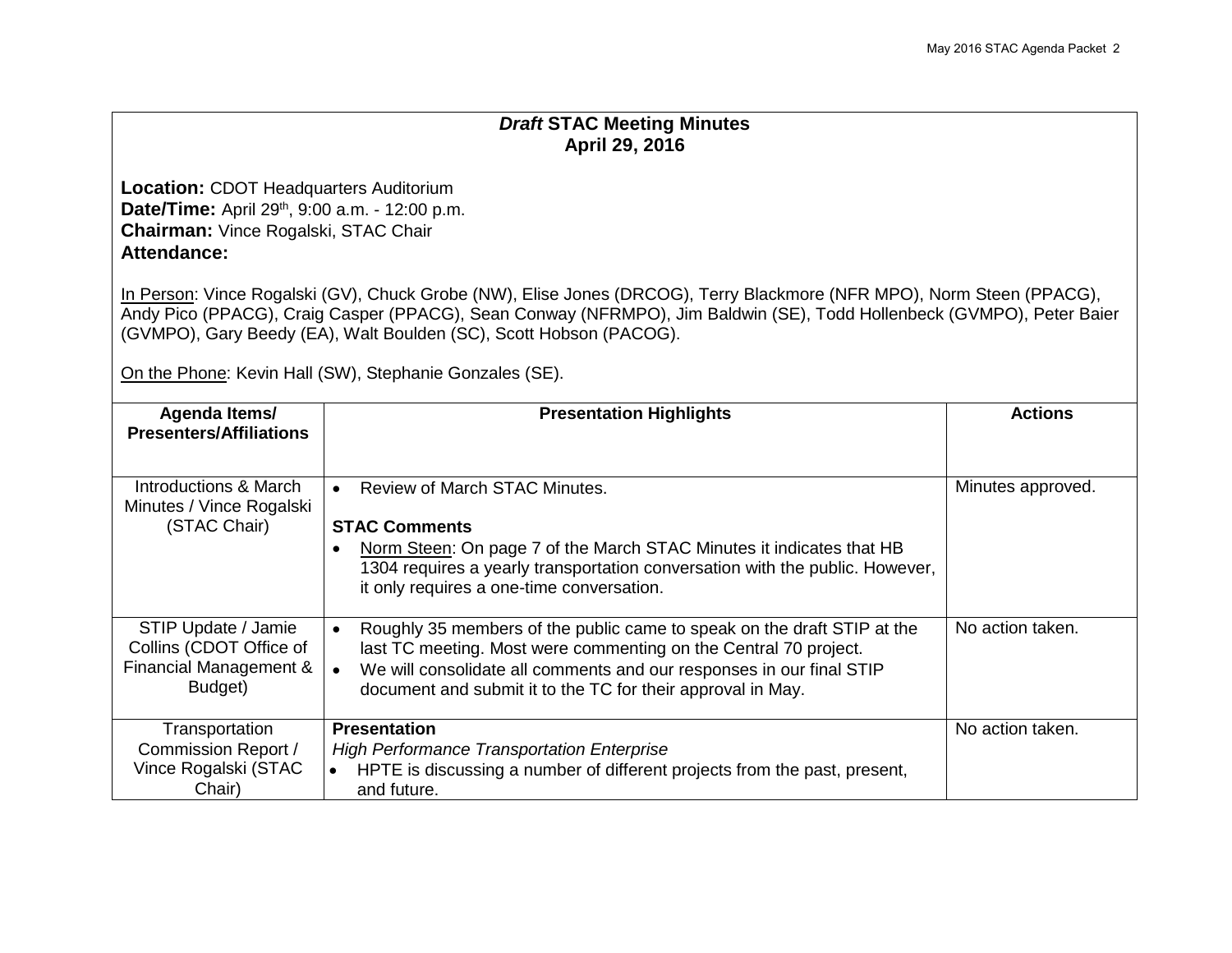| The members talked about the US 36 post-project assessment, and so far<br>$\bullet$ |  |
|-------------------------------------------------------------------------------------|--|
| the results are very positive.                                                      |  |
| Bidding on Central 70 is still in progress with 4 potential teams in the            |  |
| running. As mentioned before, many of the comments from the public were             |  |
|                                                                                     |  |
| on this topic, both for and against, and the conversation was very orderly.         |  |
| A winning bidder has been selected for the C-470 project and we anticipate          |  |
| construction to start in mid to late summer.                                        |  |
| <b>Transportation Commission</b>                                                    |  |
| Risk and resiliency is a topic of increasing discussion – how do we deal with       |  |
| road closures like those on I-70 and their impacts on other parts of the            |  |
| state?                                                                              |  |
| Commissioner Berry led an open house with businesses participating in the           |  |
| Disadvantaged Business Enterprise (DBE) Program with very fruitful                  |  |
| conversation between CDOT and those business leaders in a small group,              |  |
| workshop setting.                                                                   |  |
|                                                                                     |  |
| <b>STAC Comments</b>                                                                |  |
| Norm Steen: Was there any discussion of how STAC and the TC will work               |  |
| together in the future in light of the recent legislation strengthening STAC's      |  |
| advisory role?                                                                      |  |
| Vince Rogalski: I am attending the TC meetings on behalf of the STAC and            |  |
| we will continue to work on that in the future. One idea is convene a retreat       |  |
| for us to discuss our new relationship. That's in the planning stage.               |  |
| Sean Conway: Are we waiting for the TC to come to us with a proposed                |  |
| arrangement? If so, I think that the Legislature was very clear in its intent to    |  |
| have the STAC work more closely with the TC - all STAC members, rather              |  |
| than just the chair.                                                                |  |
| Debra Perkins-Smith: We think it would be opportune to host that STAC               |  |
| retreat, meet with TC and figure out together what it means for us going            |  |
| forward. This would be the beginning of the discussion, not the entire              |  |
| coordination. Right now we're looking for good dates – any thoughts from            |  |
| the group on that?                                                                  |  |
| Herman Stockinger: In a few weeks when the legislative session ends we're           |  |
| going to meet with TC to summarize all of the transportation bills that were        |  |
|                                                                                     |  |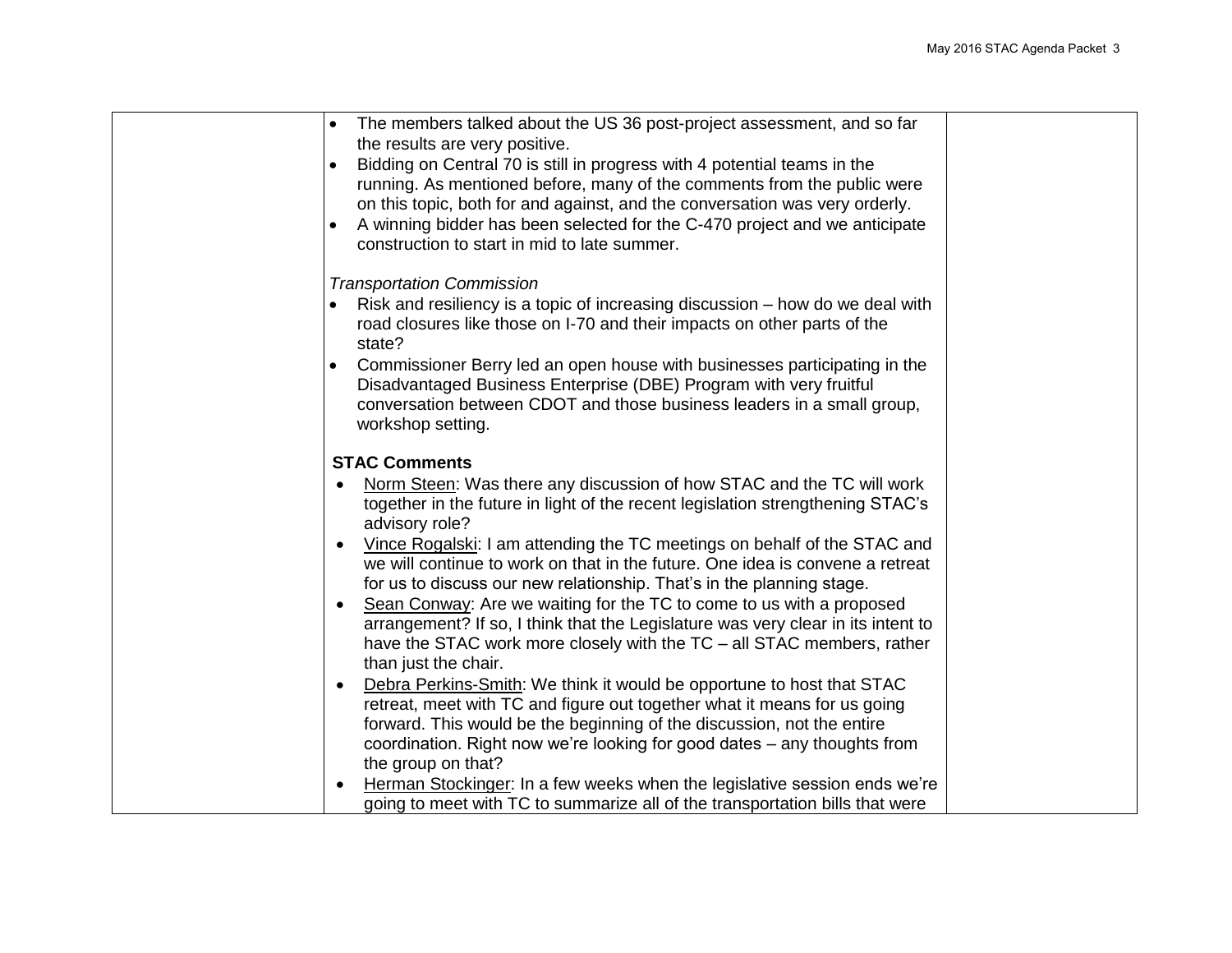|                                                                    | passed, so in another month we can have that prepared and then come<br>back with a plan that is much more detailed.                                                                                                                                                                                                                                                                                                                                                                                                                                                                                                                                                                                                                                                                                                                                                                                                                                                                                                                                                                           |                  |
|--------------------------------------------------------------------|-----------------------------------------------------------------------------------------------------------------------------------------------------------------------------------------------------------------------------------------------------------------------------------------------------------------------------------------------------------------------------------------------------------------------------------------------------------------------------------------------------------------------------------------------------------------------------------------------------------------------------------------------------------------------------------------------------------------------------------------------------------------------------------------------------------------------------------------------------------------------------------------------------------------------------------------------------------------------------------------------------------------------------------------------------------------------------------------------|------------------|
|                                                                    | Sean Conway: That's fair, thanks.                                                                                                                                                                                                                                                                                                                                                                                                                                                                                                                                                                                                                                                                                                                                                                                                                                                                                                                                                                                                                                                             |                  |
| Chief Engineer Update /<br>Joshua Laipply (CDOT<br>Chief Engineer) | <b>Presentation</b><br>There has been a lot of discussion of Central 70 and specifically what<br>DRCOG and City and County of Denver are contributing to the project.<br>This handout lays out all the numbers, including "soft costs", ROW costs,<br>$\bullet$<br>etc. Between the two it totals around \$82 million.<br>The back side of the document shows some information on Bridge<br>Enterprise and why it makes sense to use it on this project. Initially there<br>were 128 bridges listed in the FASTER legislation that needed to be<br>addressed, and this is the only one yet to be tackled.<br>Of the 128 bridges, 121 were completed using BE funds and the<br>remainder were funded via other sources.<br>It also constitutes roughly 50% of all the current "poor" bridge deck area in<br>$\bullet$<br>the state, so it will make a significant impact there as well.                                                                                                                                                                                                        | No action taken. |
|                                                                    | <b>STAC Comments</b><br>Terri Blackmore: We should recognize the fact that this is the last FASTER<br>bridge to be addressed. If you could add it to this sheet that would help us<br>when we talk with our Board next week.<br>Joshua Laipply: We can get that to you ASAP.<br>$\bullet$<br>Andy Pico: I'm not disputing the math but when you spend half of your<br>estimated revenues for the next 20 years on a single project, even if you've<br>already completed 121 others it's still worrisome. What other projects aren't<br>getting done as a result of this? Also, what percentage of this project is<br>really a storm water viaduct and why isn't there any storm water funding<br>going into it? Shouldn't local agencies be contributing to the local storm<br>water aspect of this project? It doesn't make sense to me that no money<br>from the statewide storm water enterprise is going to this project. What<br>percentage, if any, of the local contribution is coming from that statewide<br>fund?<br>Joshua Laipply: Yes, I understand your concerns. But we have an |                  |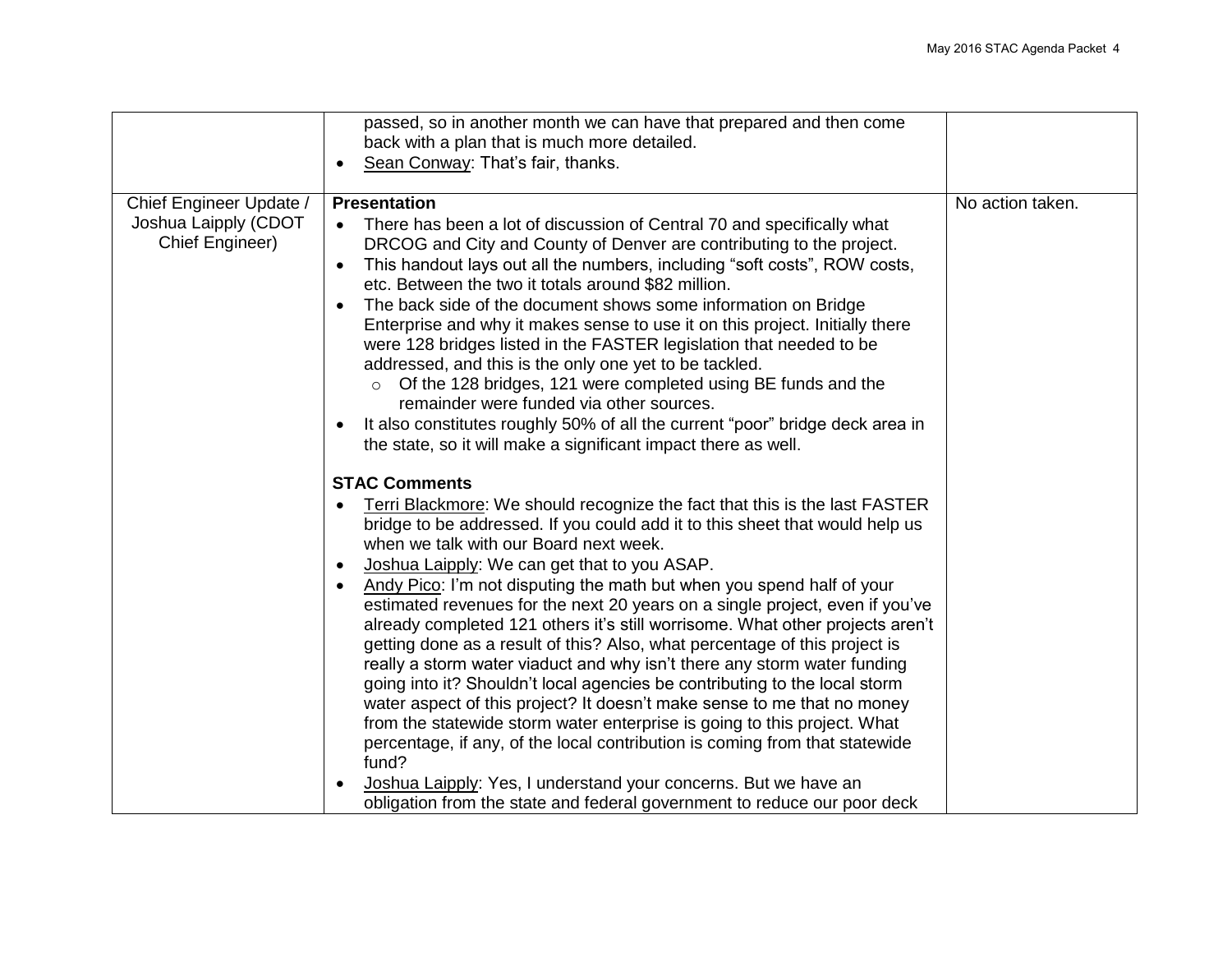|                   | area and this project accounts for 50% of that, so it's a big impact. I can<br>also look into the drainage issue and get you more information on that.<br>Debra Perkins-Smith: One of the decisions that was made by the TC was to<br>$\bullet$<br>set aside 50% of the Bridge Enterprise funding to continue on other bridge<br>projects rather than putting all of it into the Central 70 project and conclude<br>it more quickly. So because of that decision we are able to continue funding<br>other state priorities along with the Central 70 viaduct over the coming<br>years.<br>Sean Conway: I want to thank Josh and Herman for keeping us in the loop<br>$\bullet$<br>on this, there are a lot of moving parts and factors to consider here and we<br>appreciate you working with us.                                                                                                                                                                                                                                                                                                                                                                                                                                                                                                                                                                                                                                                                                                                                                                                                                                                                                                                                                                    |                  |
|-------------------|----------------------------------------------------------------------------------------------------------------------------------------------------------------------------------------------------------------------------------------------------------------------------------------------------------------------------------------------------------------------------------------------------------------------------------------------------------------------------------------------------------------------------------------------------------------------------------------------------------------------------------------------------------------------------------------------------------------------------------------------------------------------------------------------------------------------------------------------------------------------------------------------------------------------------------------------------------------------------------------------------------------------------------------------------------------------------------------------------------------------------------------------------------------------------------------------------------------------------------------------------------------------------------------------------------------------------------------------------------------------------------------------------------------------------------------------------------------------------------------------------------------------------------------------------------------------------------------------------------------------------------------------------------------------------------------------------------------------------------------------------------------------|------------------|
| TPR Reports / TPR | <b>Presentation</b>                                                                                                                                                                                                                                                                                                                                                                                                                                                                                                                                                                                                                                                                                                                                                                                                                                                                                                                                                                                                                                                                                                                                                                                                                                                                                                                                                                                                                                                                                                                                                                                                                                                                                                                                                  | No action taken. |
| Representatives   | NFRMPO: The MPO submitted a FASTLANE grant app for North I-25<br>$\bullet$<br>between SH 402 and SH 14 for \$137.6 million, and local match from<br>regional communities came to \$24.5 million, in some of these small towns it<br>works out to nearly \$400 per capita, indicating a clear commitment by these<br>communities to partnering with CDOT, every governmental entity along the<br>route contributed; the MPO also supported the plan to dedicate its FY19 and<br>FY20 RPP funds (roughly \$2.2 million) for the US 34 PEL study and<br>hopefully we will be able to release the RFP on that very soon; the MPO<br>installed 2 permanent bike/ped counters along the Poudre River trail and<br>purchased 3 counters that will be shared by communities along the trail and<br>are able to count both bikes and cars simultaneously.<br>Southeast TPR: Holly overpass will be finished by end of June; Lamar<br>Reliever Route working on ROW issues currently, utilities and paving to<br>start sometime next year; concrete repair on US 287 starting June 1 <sup>st</sup> with<br>24-hour lane closures to come; culvert replacements on SH 266 have been<br>completed.<br>PPACG: Our TIP is out for comment; HB 1304 legislation has passed the<br>$\bullet$<br>House and assigned to Senate's State Veterans and Military Affairs<br>committee; requires 15 meetings throughout the state inviting all elected<br>officials to be invited, and significant outreach efforts including television,<br>radio, social media, etc. CCI has opposed the bill and I think it's a bad idea,<br>but CDOT has spoken in favor of it. This will affect all of us, and my big<br>question is how we would use this input from the public in terms of adjusting |                  |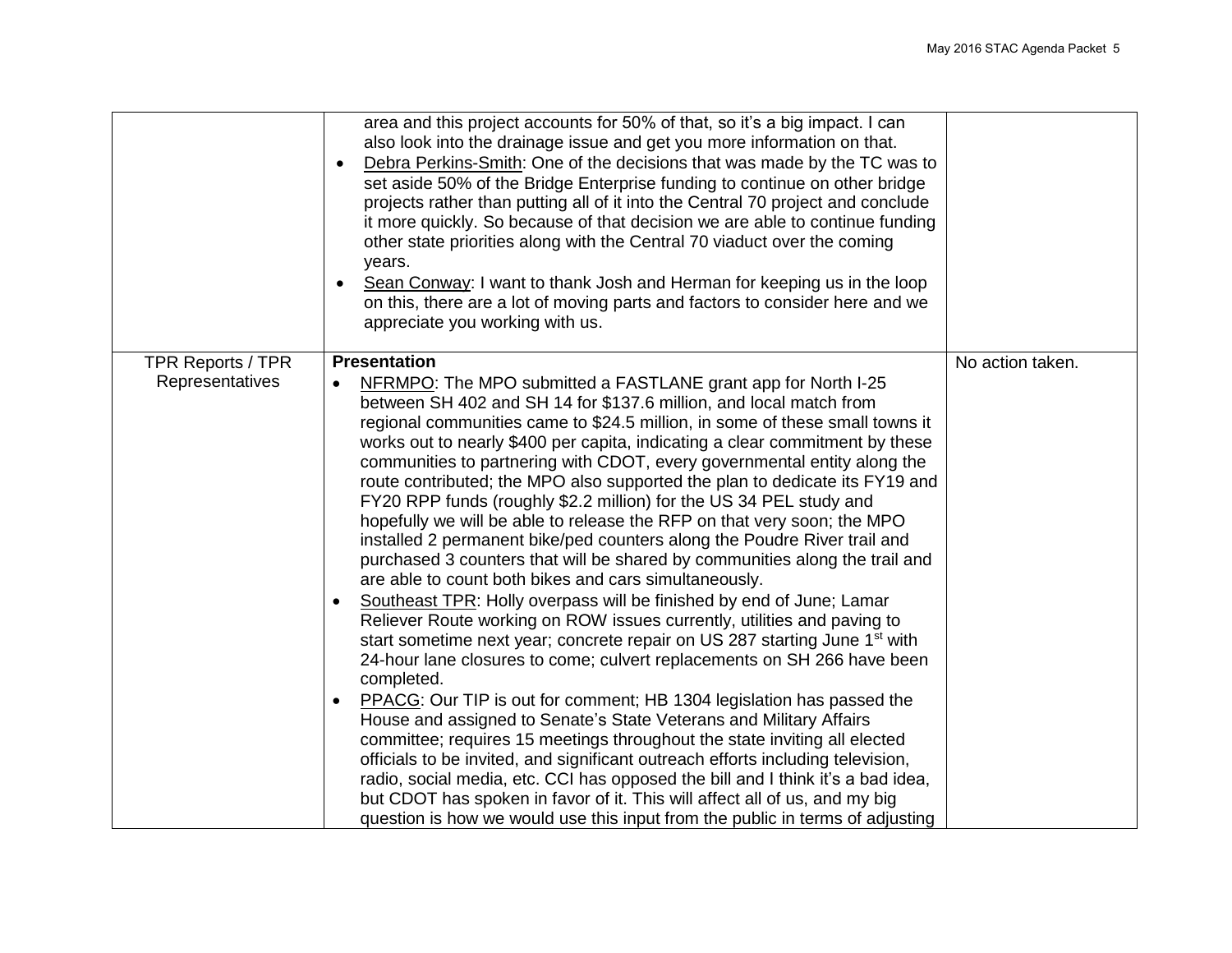| process. Another is that we want the SWP to be a living document, not<br>something that sits on the shelf. So we're doing a series of events called<br>"Together We Go" that update people on what's changed since the SWP<br>was adopted (such as the FAST Act, updated SB 228 list, etc.) We want to<br>verify that we still are reflecting the public's priorities given these changes.<br>The third piece is that the Public Information Office is working to bring<br>greater transportation knowledge and awareness to the public more<br>generally, so that can also align with this effort if it passes. Overall we want<br>to fit this bill, if it passes, into the existing process rather than creating<br>something brand new.<br>Andy Pico: My concern is that CDOT has already been doing this type of<br>outreach, and now our support for the bill implies that we weren't or that we<br>weren't doing it well enough. I think CDOT should stand up to this rather<br>than going along with it.<br>Herman Stockinger: Understood, your critique is noted and appreciated.                                                                                                                                                                                                   |  |
|---------------------------------------------------------------------------------------------------------------------------------------------------------------------------------------------------------------------------------------------------------------------------------------------------------------------------------------------------------------------------------------------------------------------------------------------------------------------------------------------------------------------------------------------------------------------------------------------------------------------------------------------------------------------------------------------------------------------------------------------------------------------------------------------------------------------------------------------------------------------------------------------------------------------------------------------------------------------------------------------------------------------------------------------------------------------------------------------------------------------------------------------------------------------------------------------------------------------------------------------------------------------------------------------|--|
| the statewide or regional plans accordingly. I would love to hear others'<br>thoughts on this topic.<br><b>STAC Comments</b><br>Sean Conway: Can Herman explain why CDOT spoke in favor of this?<br>Herman Stockinger: We're already planning to go out and have this type of<br>conversation over as a follow up to the SWP. We think it's good to have this<br>type of discussion but I think that the bill will face a tougher road in the<br>House than the Senate. We're going to go for input regardless of whether<br>this bill passes or not, and if it does we can incorporate this material into the<br>existing effort. Another thing to consider is that if this law passes and there is<br>a transportation ballot initiative in November, we would be required to do this<br>outreach to the public talking about transportation funding and priorities.<br>There is also a concern that if we're going out and asking whether people<br>want to pay more for transportation at the same time that there's a ballot<br>initiative supporting that same concept, where is the line for lobbying versus<br>public outreach?<br>Debra Perkins-Smith: One of the things that we're going to be doing is more<br>of the Telephone Town Halls that were very popular during the SWP |  |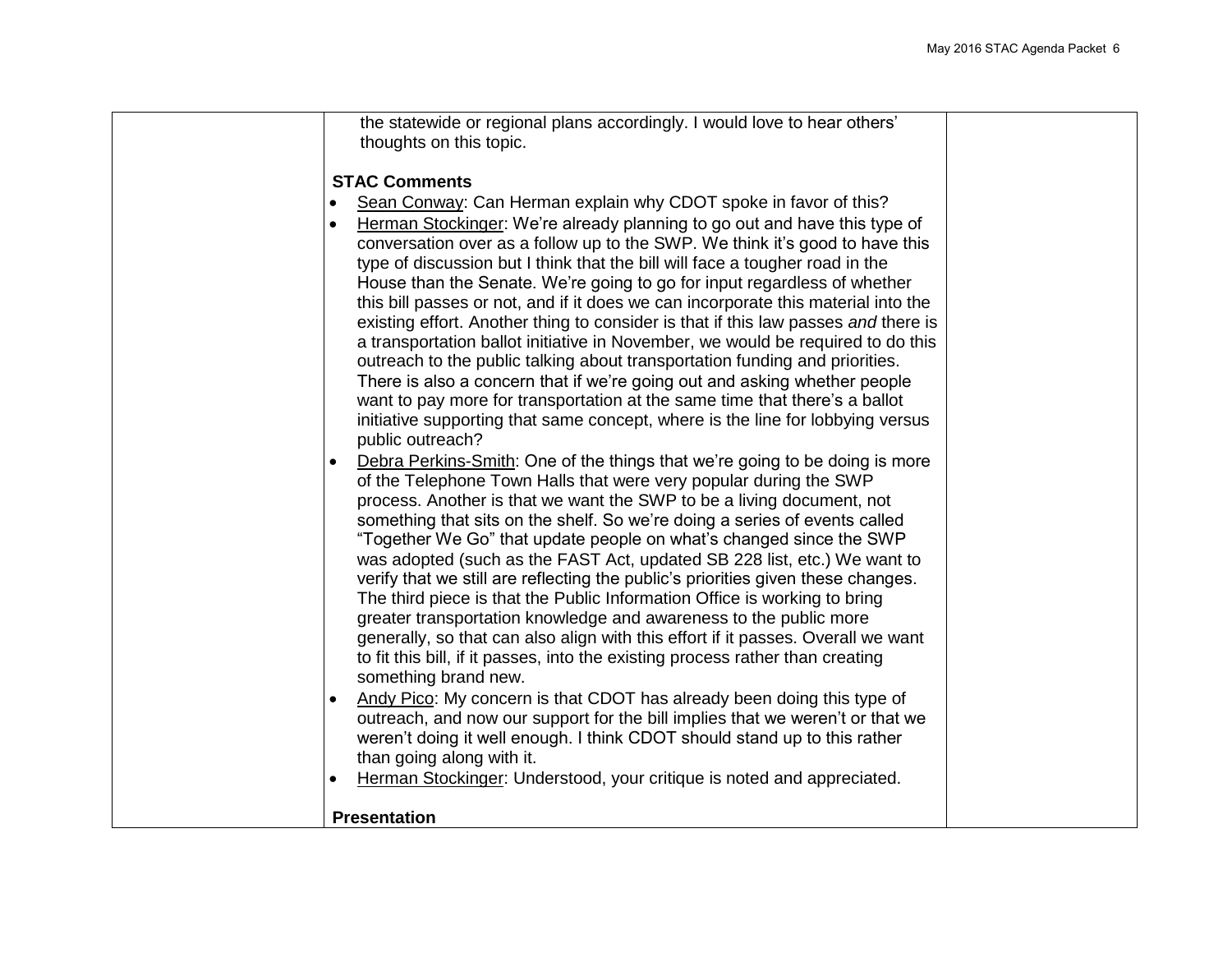| <b>PACOG:</b> Received notification of Safe Routes to School (SRTS) grants<br>$\bullet$   |  |
|-------------------------------------------------------------------------------------------|--|
| awarded to the area; coordinating with the railroad on some minor ROW                     |  |
| issues on the ILEX project; 2017-2020 TIP is out for public comment.                      |  |
| GVMPO: Horizon Drive FASTER project going well so far, a main exit from                   |  |
| I-70 to downtown Grand Junction including several new roundabouts, is                     |  |
| moving forward; other grant opportunities are being explored; 2017-2021                   |  |
| TIP is out for public review; conducting a route operations and schedule                  |  |
| analysis for Grand Valley Transit.                                                        |  |
| Eastern: TPR meeting is next Monday so not much to report; several                        |  |
| summer projects are gearing up; pleased that FHWA released guidance for                   |  |
| selection of critical urban and rural freight corridors so they can be                    |  |
| incorporated into the Multimodal Freight Plan moving forward.                             |  |
| South Central: Overlay bridge work occurring in the area near Aguilar; Las                |  |
| Animas and Huerfano counties submitting a joint TAP application to do a                   |  |
| feasibility study of a bike trail along SH 12.                                            |  |
| DRCOG: Held annual awards ceremony during the past week, it was very<br>$\bullet$         |  |
| well-attended, Transportation Commissioner Ed Peterson was recognized                     |  |
| and received an award, Jack Hilbert was awarded the J.B. Christianson                     |  |
| Award; RTD's new A-line to DIA opening event occurred on April 22, 2016                   |  |
| and has received rave reviews; US 36 Managed Lanes have seen a 45%                        |  |
| ridership increase since last August and US 36 is experiencing an increase                |  |
| in travel speeds of approximately 30%.                                                    |  |
| Northwest: Weather is delaying the start of some of our local projects; SH 9<br>$\bullet$ |  |
| has its asphalt removed and is a dirt road for about 10 miles; 2-3 miles of               |  |
| widening on SH 13 south of Meeker that will begin next week; bridge over                  |  |
| Yampa River south of Craig will have some full-day outages over the course                |  |
| of the summer.                                                                            |  |
| Gunnison Valley: We currently have a number of overlay projects in the                    |  |
| Gunnison area; at our last TPR meeting we had a representative from DTR                   |  |
| come to discuss the rural regional bus network and where the gaps in the                  |  |
| system are, so people in our area are very excited about that.                            |  |
| Southwest: Several grants being applied for in the TPR including<br>$\bullet$             |  |
| FASTLANES, FLAP, and TAP funding. Thanks to Mike King and Mike                            |  |
| Timlin for coming down to update us on rural regional bus network and SWP                 |  |
| Lessons Learned activities.                                                               |  |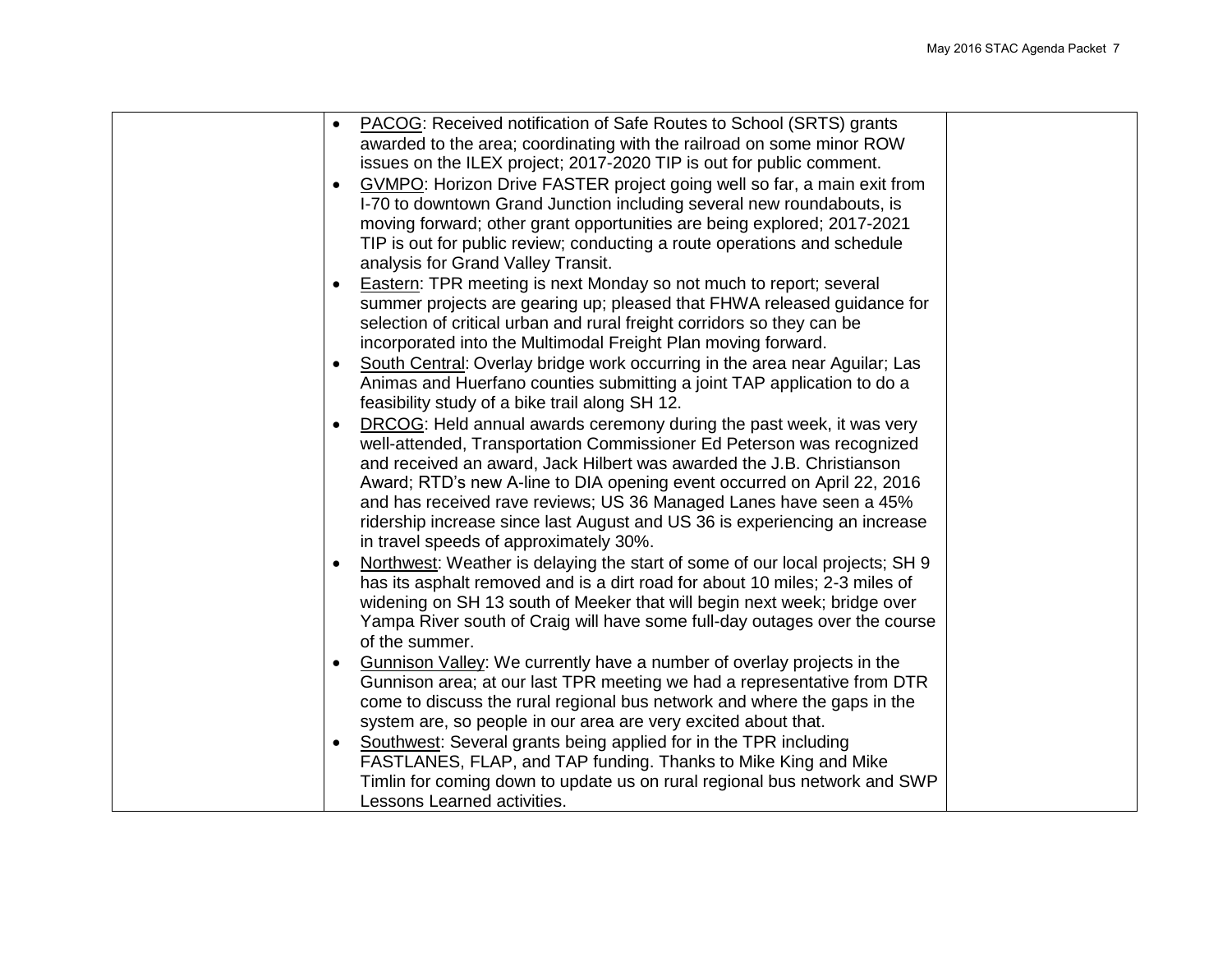|                                         | South Central: We discussed the rural regional bus network at our last TPR<br>$\bullet$<br>meeting with Mike Timlin and it was very well-received by the group; the<br>SWP Lessons Learned discussion was very productive and it would be<br>helpful in the future to include a project list to assess needs going forward;<br>our TPR wanted to compliment Region 2 on their great communication with<br>the TPR.                                                                                                                                                                                                                                                                                                                                                                                                                                                                                                                                                                                                                                                                                          |                  |
|-----------------------------------------|-------------------------------------------------------------------------------------------------------------------------------------------------------------------------------------------------------------------------------------------------------------------------------------------------------------------------------------------------------------------------------------------------------------------------------------------------------------------------------------------------------------------------------------------------------------------------------------------------------------------------------------------------------------------------------------------------------------------------------------------------------------------------------------------------------------------------------------------------------------------------------------------------------------------------------------------------------------------------------------------------------------------------------------------------------------------------------------------------------------|------------------|
| <b>Freight Advisory</b>                 | <b>Presentation</b>                                                                                                                                                                                                                                                                                                                                                                                                                                                                                                                                                                                                                                                                                                                                                                                                                                                                                                                                                                                                                                                                                         | No action taken. |
| Committee Update / Gary<br><b>Beedy</b> | The FAC met yesterday and passed a resolution supporting new funding for<br>freight and for CDOT more generally; we also got an update on CDOT<br>freight activities, evaluation of hazmat routes (including the Eisenhower<br>Tunnel); the state's FASTLANE grant applications will be submitted for US<br>85, US 287 Lamar, US 550, and a Truck Parking Information System; broke<br>into working groups to decide what issues the group wants to address -<br>one of those being identifying Critical Urban and Rural Freight Corridors to<br>meet FAST Act Requirements by December.                                                                                                                                                                                                                                                                                                                                                                                                                                                                                                                    |                  |
|                                         | <b>STAC Comments</b><br><b>Jeff Sudmeier:</b> We've been doing monthly reports to the STAC, and in the<br>last two meetings the FAC has moved beyond the foundational stage and<br>into some more tangible projects to report to the group. We will also be<br>bringing more freight-related conversations to the STAC, such as the<br>identification of FAST Act freight corridors.<br>Joshua Laipply: We've identified those low clearance bridges in our bridge<br>tracking system and may need to adjust the asset management system to<br>reflect that.<br>Peter Baier: We have received a request from 5 counties in Eastern Utah<br>that would like to sit down and talk with Western Slope counties about<br>freight issues, and I'd like to know what the FAC's role in that should be.<br>Debra Perkins-Smith: We would be very interested in that opportunity. The<br>staff contact for freight at CDOT is Jason Wallis. He has been working to<br>build partnerships with neighboring states, so if you can bring them to the<br>FAC for an update in the future that would be very beneficial. |                  |
| <b>Federal and State</b>                | <b>Presentation</b>                                                                                                                                                                                                                                                                                                                                                                                                                                                                                                                                                                                                                                                                                                                                                                                                                                                                                                                                                                                                                                                                                         | No action taken. |
| Legislative Report /                    |                                                                                                                                                                                                                                                                                                                                                                                                                                                                                                                                                                                                                                                                                                                                                                                                                                                                                                                                                                                                                                                                                                             |                  |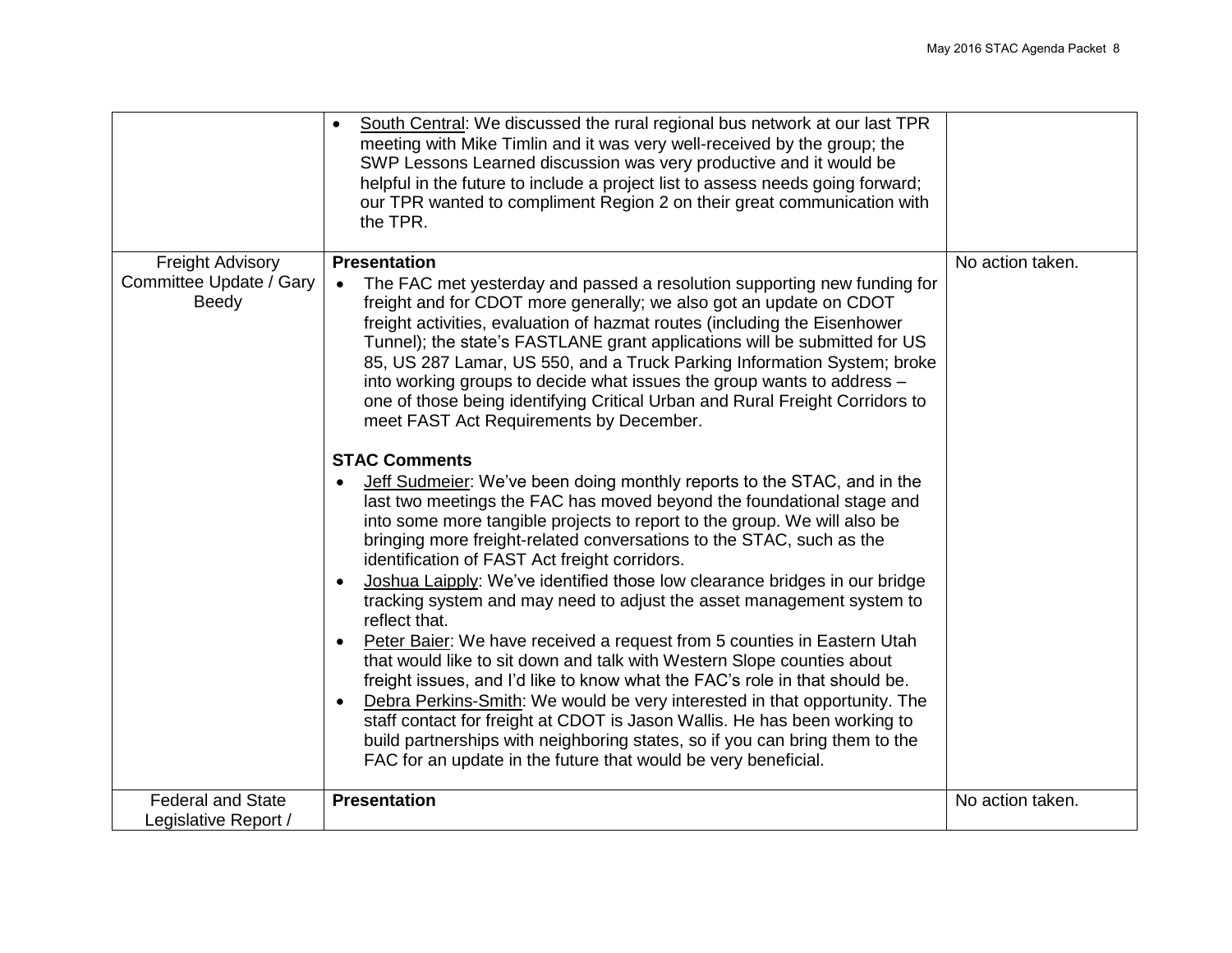| Herman Stockinger            | TIGER grants are due today so we'll be submitting our application and<br>$\bullet$    |
|------------------------------|---------------------------------------------------------------------------------------|
| (CDOT Office of Policy &     | hoping for some funding; it looks like TIGER will keep going in the future,           |
| <b>Government Relations)</b> | earlier this week a congressional committee increased the amount by about             |
|                              | \$25 million.                                                                         |
|                              | The Hospital Provider Bill is being discussed in the House today and may<br>$\bullet$ |
|                              | pass to the Senate soon. There is a companion bill going with it that                 |
|                              | specifies how that money (if approved) will be spent, and one element is              |
|                              | that it protects SB 228 money for CDOT. We are already set to receive a               |
|                              | full transfer for FY16 funds this June and a three quarters FY17 transfer             |
|                              | next summer. If this bill passes it could lead to larger SB 228 transfers in          |
|                              | the following 3 years, up to full funding amount and maybe even some extra            |
|                              | from the general fund. Overall this is reflective of a change in how                  |
|                              | legislature views transportation needs as compared to just a few years ago.           |
|                              | Trans Bond II will be introduced in Senate next week, with a funding source           |
|                              | of about 6% of the state sales tax that will be bonded against. It includes           |
|                              | protections for our Asset Management program, which CDOT appreciates.                 |
|                              | A project list is being developed but CDOT hasn't been directly involved in           |
|                              | that other than providing our own internal lists.                                     |
|                              | HB 1273 to allow park and ride enforcement died in committee, but it's                |
|                              | likely to come back in some form next year.                                           |
|                              | HB 1172 to expand CDOT Efficiency & Accountability committee still                    |
|                              | moving, seems likely to pass.                                                         |
|                              | SB 194 would allow use of future sales tax from large development projects            |
|                              | to pay for interchanges or other contributing projects moving along, will             |
|                              | keep an eye on it.                                                                    |
|                              | SB 123 to eliminate the use of transponders was defeated, and would've                |
|                              | had the most impact on CDOT.                                                          |
|                              | HB 1169 to allow Tribes to vote in STAC has passed.                                   |
|                              |                                                                                       |
|                              | <b>STAC Comments</b>                                                                  |
|                              | Sean Conway: I know that you can't comment on the specifics, but what                 |
|                              | type of position do you expect that CDOT will take on the potential Trans             |
|                              | Bond II bill once it's introduced?                                                    |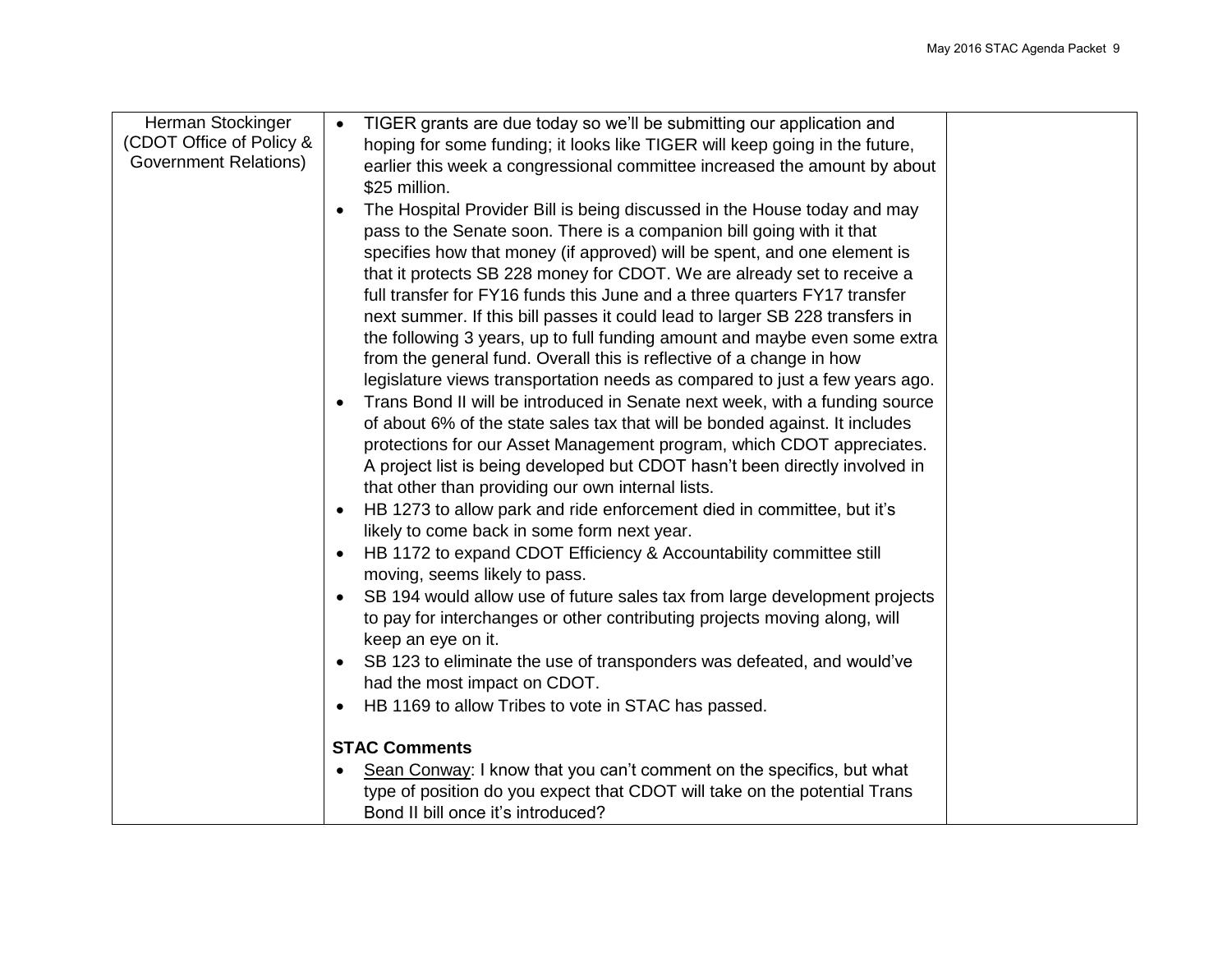|                                                       | Herman Stockinger: Sometimes it is best for CDOT to let these<br>conversations occur without taking a position either way, and I think that<br>might be our approach here. We are happy that the proposal includes<br>language that protects CDOT's asset management approach.<br>Debra Perkins-Smith: Since the last STAC there's been a new funding<br>source that's become available to fund research with other states on the<br>potential for road usage charges (RUCs). It would only be research at this<br>point but CDOT is planning to apply for that funding and investigate the<br>topic further with other states.<br>Joshua Laipply: This is a visceral issue, but CDOT's role is to do our<br>research and present the fullest information possible on all the options so<br>that decision-makers and the public may decide for or against them. |                  |
|-------------------------------------------------------|-----------------------------------------------------------------------------------------------------------------------------------------------------------------------------------------------------------------------------------------------------------------------------------------------------------------------------------------------------------------------------------------------------------------------------------------------------------------------------------------------------------------------------------------------------------------------------------------------------------------------------------------------------------------------------------------------------------------------------------------------------------------------------------------------------------------------------------------------------------------|------------------|
| <b>Statewide Plan Lessons</b><br>Learned Workshop     | see workshop notes                                                                                                                                                                                                                                                                                                                                                                                                                                                                                                                                                                                                                                                                                                                                                                                                                                              | No action taken. |
| Other Business / Vince<br>Rogalski (STAC<br>Chairman) | The next STAC meeting will be May $20th$ – one week earlier than usual due<br>to the Memorial Day holiday.                                                                                                                                                                                                                                                                                                                                                                                                                                                                                                                                                                                                                                                                                                                                                      | No action taken. |

## **STAC ADJOURNS**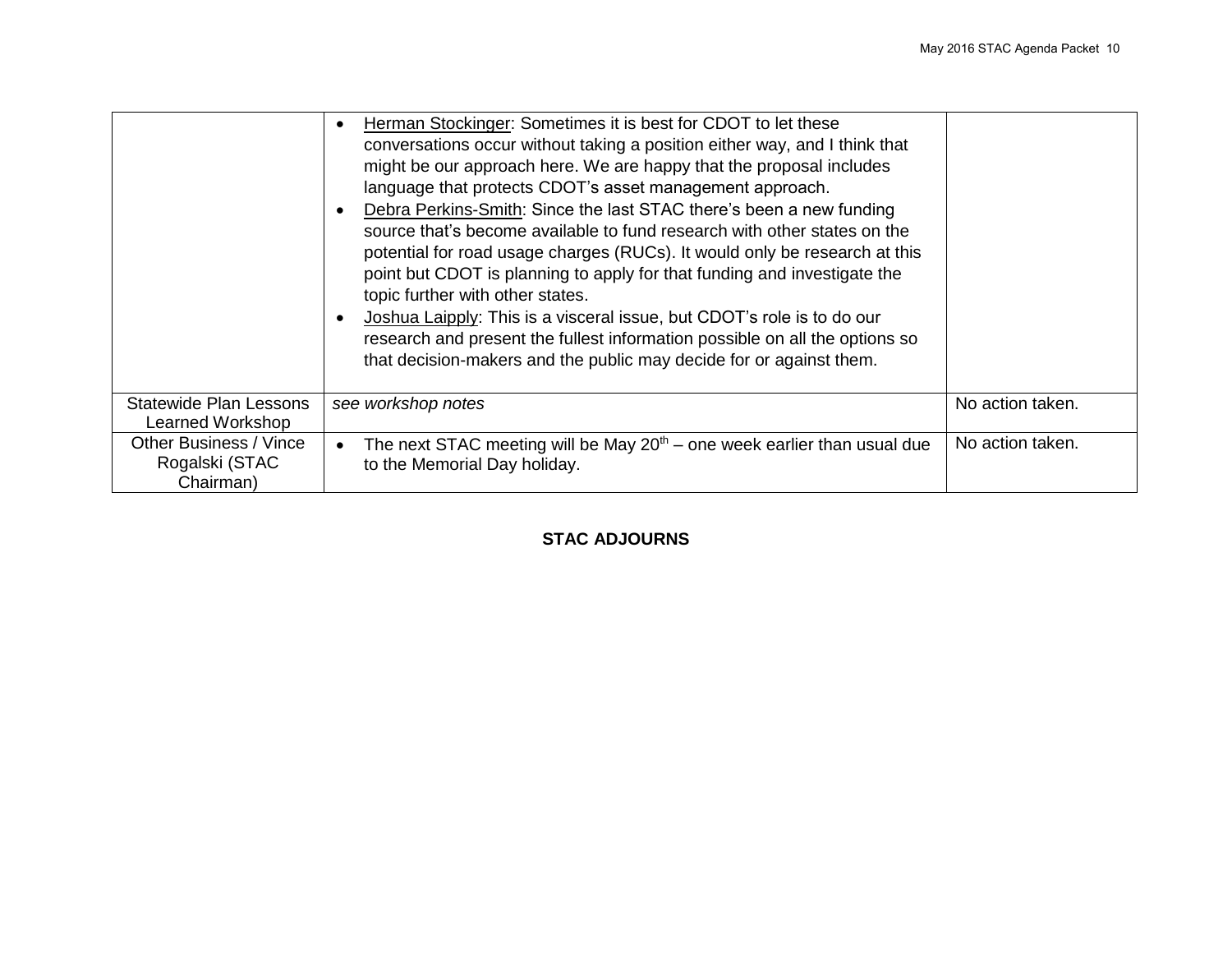

## **COLORADO**

### **Department of Transportation**

Division of Transportation Development Multimodal Planning Branch 4201 E. Arkansas Ave. Shumate Bldg. Denver, CO 80222-3400

| DATE:    | May 4, 2016                                     |
|----------|-------------------------------------------------|
| TO:      | <b>STAC</b>                                     |
| FROM:    | Michelle Scheuerman, Statewide Planning Manager |
| Subject: | <b>Commission District Telephone Town Halls</b> |

#### **Background**

Based on the success of the telephone town halls that were conducted when developing the 2040 Statewide Transportation Plan, the Transportation Commission had expressed to staff their desire to conduct additional telephone town halls in an effort to continue to engage the public on key transportation issues. The premise is to have an annual conversation rather than just reaching out every four years when it's time to develop the next Statewide Transportation Plan.

### **Upcoming Telephone Town Halls**

Keeping budget in mind, the approach is to conduct eight telephone town halls representing different areas of the state. The eight telephone town halls generally align with the commission districts, and will be hosted by a Transportation Commissioner. The exception is the Denver metro area, where a single telephone town hall will cover multiple metro area districts and be co-hosted by two metro area Commissioners. It is our hope to conduct all telephone town halls by the end of June but we are leaving early July as an option in order to accommodate Commissioner schedules. We will provide STAC with additional information, including dates and times as telephone town halls are scheduled.

#### **TPR Input**

At the May STAC meeting during the TPR Report-out, staff is requesting that you bring your thoughts on what might be one question you might want to have the public weigh-in on or information you might want to ascertain from telephone town hall participants.

#### **Next Steps**

Based on your input, staff will consider how to best include your question or thoughts in developing the telephone town hall script. At a future STAC meeting, staff will share results from the eight telephone town halls.

Thank you.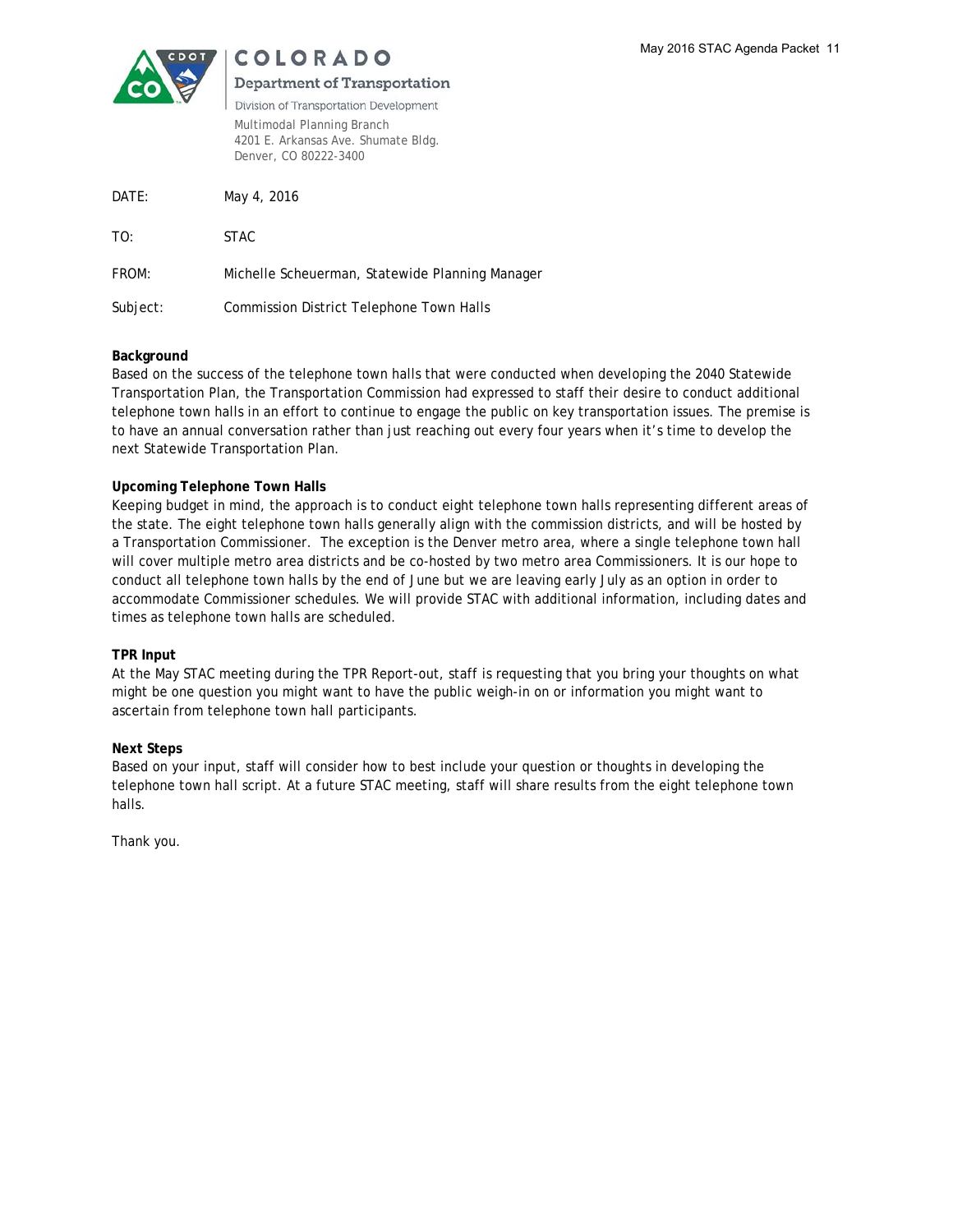## **FY 2016 Projects Recommended for Funding**

## **INFRASTRUCTURE - Total Funding Available - \$2M**

|              | <b>APPINGWAY</b>                                         | Project Title                                                                                         | Total Poet              | Cost (corrected)<br>COOT Known<br>Amount or |                |                         |                    |              | <b>Miracle Miracles</b> |                         |  |
|--------------|----------------------------------------------------------|-------------------------------------------------------------------------------------------------------|-------------------------|---------------------------------------------|----------------|-------------------------|--------------------|--------------|-------------------------|-------------------------|--|
|              | Applicant                                                |                                                                                                       |                         |                                             | Function of    |                         | MPOCITER<br>Region |              | Total Score             | RAMA                    |  |
| 15           | <b>Summit County</b><br>Government                       | <b>Summit Cove Elementary School</b><br><b>Pedestrian &amp; Bicycle Safety</b><br><b>Improvements</b> | \$468,050               | \$350,000                                   | Y              | $\overline{3}$          | <b>TPR</b>         |              | 90.444                  | $\mathbf{1}$            |  |
| 6            | <b>City of Durango</b>                                   | <b>Needham Elementary Connect II</b>                                                                  | \$506,140               | \$350,000                                   | Y              | $5\phantom{1}$          | <b>MPO</b>         |              | 89.556                  | $\overline{2}$          |  |
| 14           | <b>Town of Basalt</b>                                    | <b>SH-82 Basalt Pedestrian Underpass</b>                                                              | \$330,600               | \$264,500                                   | $\overline{Y}$ | $\mathbf{3}$            | <b>TPR</b>         |              | 83.000                  | $\overline{\mathbf{3}}$ |  |
| 12           | <b>Town of Pagosa Springs</b>                            | Town of PS North Neighborhood SRTS<br>& Bicycle Safety Improvements                                   | \$440,000               | \$346,500                                   | Y              | 5                       | <b>TPR</b>         |              | 82.222                  | $\overline{\mathbf{4}}$ |  |
| 32           | <b>City of Boulder</b>                                   | 19th Street Sidewalk Improvement                                                                      | \$477,758               | \$350,000                                   | $\overline{Y}$ | $\overline{4}$          | <b>MPO</b>         |              | 78.889                  | 5 <sup>5</sup>          |  |
| 17           |                                                          | Pueblo County Government North Mesa Elementary Safe Routes &<br><b>Bicycle Safety Improvements</b>    | \$250,000               | \$200,000                                   | $\overline{Y}$ | $\overline{2}$          | <b>MPO</b>         | т.           | 78.889                  | $6\phantom{a}$          |  |
| 37           | <b>City of Englewood</b><br><b>Community Development</b> | <b>Broadway/Mansfield Enhanced Safety</b><br><b>Crossing</b>                                          | \$260,408               | \$139,000                                   | partial        | $\overline{1}$          | <b>MPO</b>         |              | 78.625                  | $\overline{7}$          |  |
| 7            | <b>City of Durango</b>                                   | <b>School Area Flasher Speed Limit &amp;</b><br><b>Bicycle Safety Improvements</b>                    | \$124,870               |                                             | N              | 5                       | <b>TPR</b>         | $\mathbf{I}$ | 78.222                  | 8                       |  |
| 38           | <b>City of Englewood</b><br><b>Community Development</b> | <b>Broadway/Tufts Enhanced Safety</b><br><b>Crossing</b>                                              | \$220,628               |                                             | N              | $\mathbf{1}$            | <b>MPO</b>         | $\mathbf{L}$ | 78,000                  | $9^{\circ}$             |  |
| 33           | <b>Town of Frederick</b>                                 | <b>Savannah to Thunder Valley &amp; Bicycle</b><br><b>Safety Improvements</b>                         | \$579,606               |                                             | N              | 4                       | <b>MPO</b>         | $\mathbf{I}$ | 77.556                  | 10                      |  |
| 30           | <b>City of Centennial</b>                                | <b>Relocate SN for-II MS</b>                                                                          | \$98,500                |                                             | $\mathbf N$    | $\mathbf 1$             | <b>MPO</b>         |              | 75.125                  | 11                      |  |
| 24           | <b>Pueblo West Metropolitan</b><br><b>District</b>       | <b>Swallows Charger Academy Sieeblo</b><br><b>Connection</b>                                          | \$136,990               |                                             | N              | $\overline{2}$          | <b>MPO</b>         | L.           | 74.889                  | 12                      |  |
| 8            | <b>Poudre School District</b>                            | <b>Poudre SDS Fix-It Stations</b>                                                                     | \$60,000                |                                             | N              | $\overline{\mathbf{4}}$ | <b>MPO</b>         |              | 74.000                  | 13                      |  |
| 34           | <b>Town of Castle Rock</b>                               | <b>Castle Rock - School &amp; Bicycle Safety</b><br><b>Improvements</b>                               | \$101,300               |                                             | N              | $\mathbf{1}$            | <b>MPO</b>         | Τ.           | 70.889                  | 14                      |  |
| 11           | <b>Town of Cheyenne Wells</b>                            | <b>Cheyenne Wells &amp; Bicycle Safety</b><br><b>Improvements</b>                                     | $\overline{\$}$ 552,149 |                                             | N              | $\overline{\mathbf{4}}$ | <b>TPR</b>         | L.           | 68.222                  | 15                      |  |
| $\mathbf{2}$ | <b>City of Cherry Hills Village</b>                      | Cherry Hills Village School Zone &<br><b>Bicycle Safety Improvements</b>                              | \$215,217               |                                             | N              | $\mathbf{1}$            | <b>MPO</b>         | I.           | 64.444                  | 16                      |  |
| 29           | <b>City of Centennial</b>                                | S. Liverpool Street Sidewalk Project                                                                  | \$414,706               |                                             | $\mathsf{N}$   | $\mathbf{1}$            | <b>MPO</b>         | $\mathbf{I}$ | 60.000                  | 17                      |  |
| 21           | <b>Thompson R-2J School</b><br><b>District</b>           | High Plains School K-8 Sideeompson<br>Project                                                         | \$98,200                |                                             | N              | 4                       | <b>MPO</b>         |              | 60,000                  | 17                      |  |
| $\mathbf{1}$ | <b>Town of Manassa</b>                                   | "Picking Up Manassa" SRTS                                                                             | \$566,135               |                                             | N              | 5                       | <b>TPR</b>         |              | 55.889                  | 19                      |  |